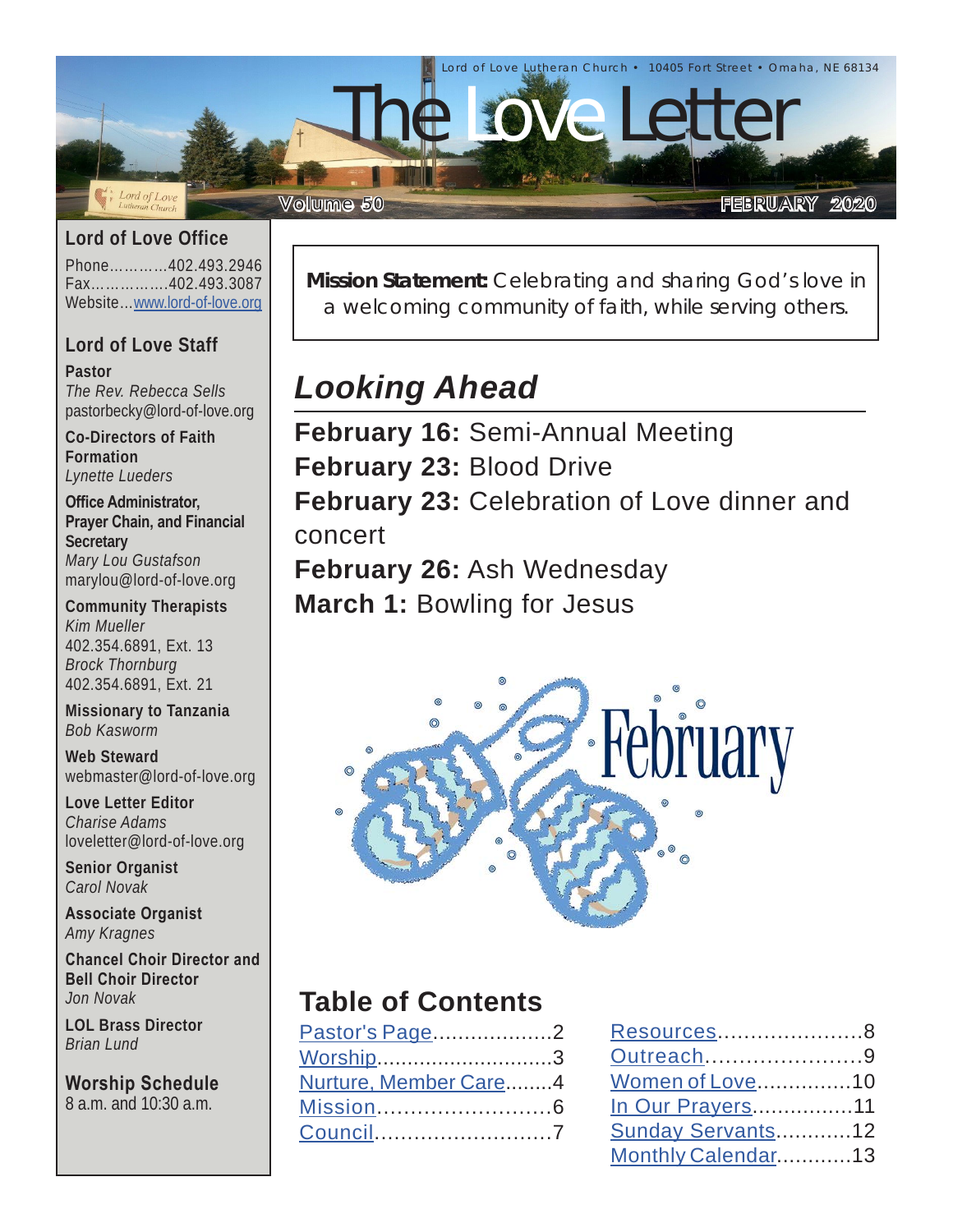## <span id="page-1-0"></span>PASTOR'S PAGE

**6 As you therefore have received Christ Jesus the Lord, continue to live your lives in him, 7 rooted and built up in him and established in the faith, just as you were taught, abounding in thanksgiving.** 

#### **–Colossians 2:6-7**

I received an amaryllis as a Christmas present. And while it took me a few weeks to get around to planting it, my amaryllis really wanted to bloom! When I took it out of the package and it was not even in dirt or with water, it had already start to grow a bud. So when I put it in the pot, with dirt and water, it grew up sturdy and tall, and the bud is now bringing forth multiple beautiful blooms of life and color!

This plant was also my inspiration for explaining how new life comes forth through a continuing education project I recently finished. I talked about how God has given all of us the potential to bloom, but if we feed ourselves with the nourishment we need (God's Word, faith, hope, love, encouragement/a support team), then we can grow into the full potential and bloom that God intended us to become. So not only can we bloom into the beautiful creations God has called us to be, but we can stand tall and bold like my amaryllis grew to do after receiving the proper nourishment to pointing clearly upward and outward from its strong foundation. From this vantage point, it easier to see the light of God's love shining and nurturing it (and us, even on the cold days).

And when you and I make sure we are dwelling in God's Word, are always thankful for what we have (even on hard



days), and we are willing to share the gifts we've been given, then we, like my amaryllis, will find the courage to show up and shoot up, trusting that this is where God has planted us to live and grow, rooted and nurtured by God's love and grace.

So today, as I was thinking of this, I ran into the above verse, and thought it went well with my own growth story since being blessed and called to be your pastor, three years ago from today (1/22/17). What a great three years it has been for me! You have all helped me to trust and grow a lot as a leader. But it really is all about keeping on keeping on. It is about continuing the faithful journey of living our lives rooted in God's grace, love, hope, courage, and whatever else one needs to grow stronger in faith, and then making sure we live life abounding in thanksgiving and as a blessing to others.

And living this kind of life in Christ is always interesting, because there are always more ways for us to grow. For some, it is learning to hand over and give God the control for the things we just can't and probably aren't called to do on our own. *(continued on next)*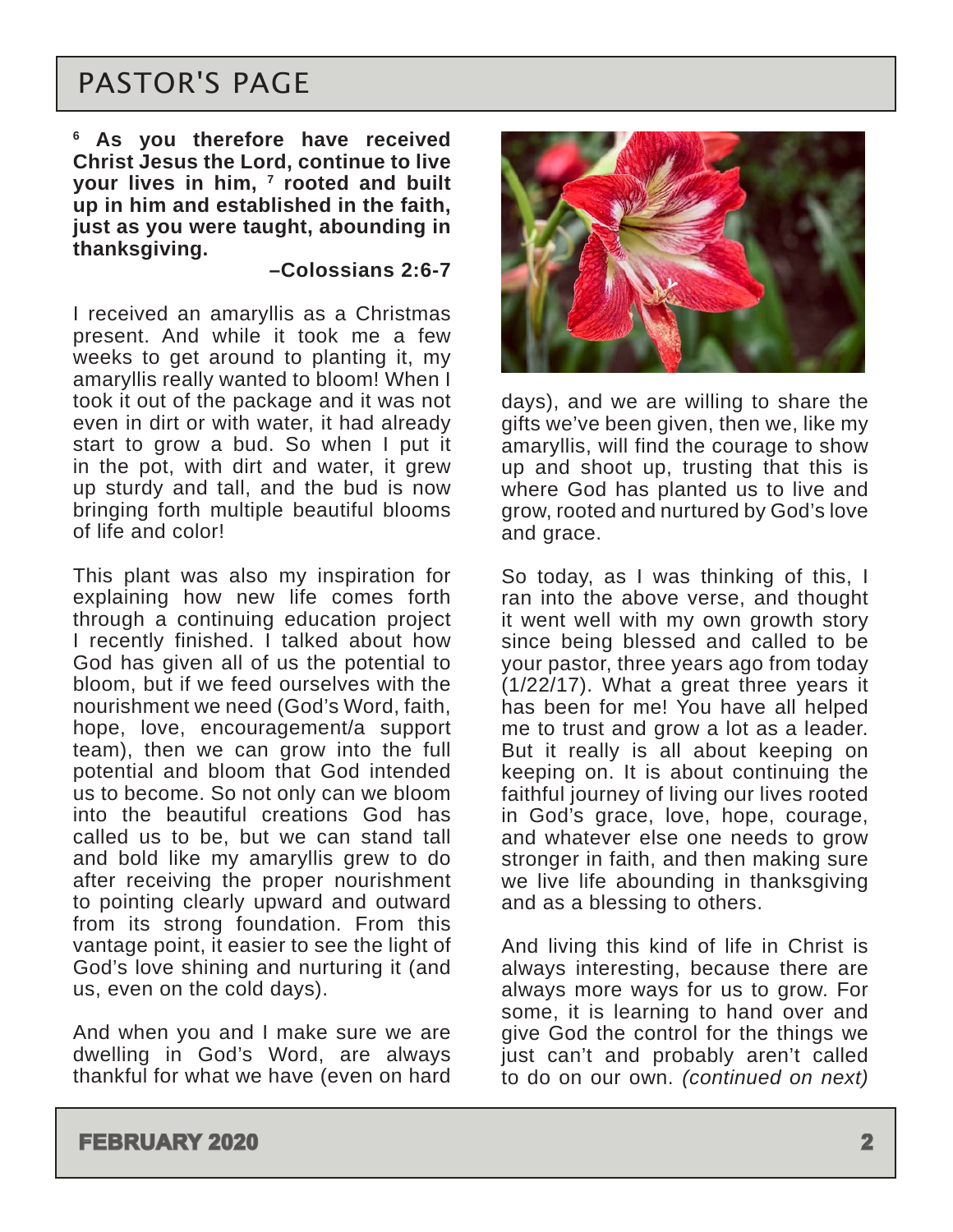## PASTOR'S PAGE

It means continuing daily devotions and regular worship and fellowship as the body of Christ together. It means seeking and discovering together how and where God is at work, calling us to be and participate as God's good news to the world, both as individuals and as Lord of Love.

So dear friends, how are you growing? Can you think of little changes that could make a huge impact on your ability to be the beautiful person God created you to be? If so, maybe it is time to dwell in good soil (God's Word, light, love and grace for you), set some goals and see how you might be strengthened and encouraged in faith in Christ, to bloom brightly and boldly with God's beauty and glory. "Abounding in thanksgiving" is a great way to keep oneself in check and acknowledge the ways in which God's presence keeps us finding joy in who we are and what we can do with God's help and a little faith!

I am so thankful and blessed for all the time I've gotten to spend growing and blooming with you! May we continue to build up one another in faith and point to the one who gives our life meaning, and helps us be the beautifully and wonderfully made people we are called to be!

Pastor Becky <><





### WORSHIP

#### **Ash Wednesday and Lent**

Lent starts on **Ash Wednesday, Feb. 26.** We will have our first Lenten meal from 5:30 p.m. until 6:30-ish, and will continue with our 7 p.m. Ash Wednesday Service. At this service, you will be invited to come up for the imposition of ashes, and contemplate your mortality with the words, *"Remember that you are dust, and to dust you shall return."*  We will contemplate the ways we are encouraged to draw near to God and spend time loving God and neighbor. We will also celebrate Holy Communion.

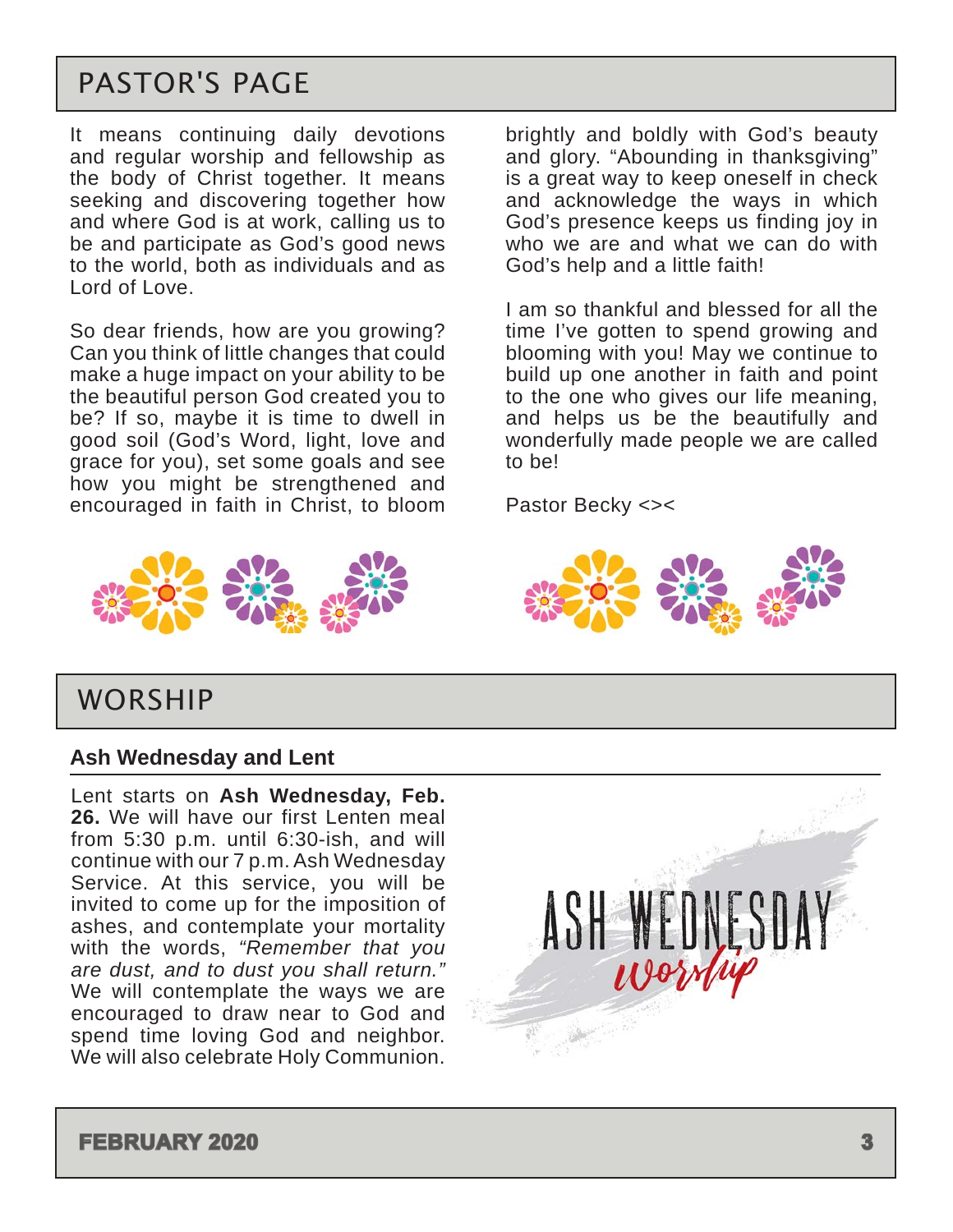## <span id="page-3-0"></span>NURTURE AND MEMBER CARE

### **"Celebration of Love" Dinner and Concert**

You, your friends and family are invited to a "Celebration of Love" at Lord of Love on **Sunday, Feb. 23,** with a catered meal by Matt Weber and a concert by Simone Weber of vocal, piano and guitar selections. Appetizers are at 5:30 p.m. with the delicious meal to be served by some of our youth at 6 p.m. and the concert to follow.

Tickets of \$25 will be available from Pat and Jesse Brewer and Joan Witt. As we share our love with each other, proceeds will also benefit our Youth group and Table Grace Ministries. Child care is pending, depending on expressed interest.

### **Donut and Coffee Fellowship**

Thank you to all who have helped with Sunday morning fellowship time by preparing the coffee carts on Saturday mornings, plugging in the pots, picking up the goodies from HyVee and/or cleaning up the coffee carts on Sunday mornings.

If you enjoy this ministry, consider participating by indicating when you can pick up donuts or clean up the coffee cups. There is a sign-up sheet on the bulletin board in the narthex. For questions, contact Joan Witt or Rosie Avalos. Thank you!

### **Book Club: The Children's Blizzard**

*The Children's Blizzard* by David Laskin will be discussed **Tuesday, Feb. 25 at 1 p.m.** Thousands of impoverished Northern European immigrants were promised that the prairie offered land, freedom and hope. But the disastrous blizzard of 1888 revealed that their free homestead was not a paradise but a hard, unforgiving place governed by natural forces they neither understood nor controlled. Hundreds of children died when they left school seeking shelter.

Everyone is welcome! Contact Jane Gehringer if you would like help obtaining a copy of this book.

### **Aged to Perfection luncheon**

Aged to Perfection will be on **Wednesday, Feb. 12 at noon.**







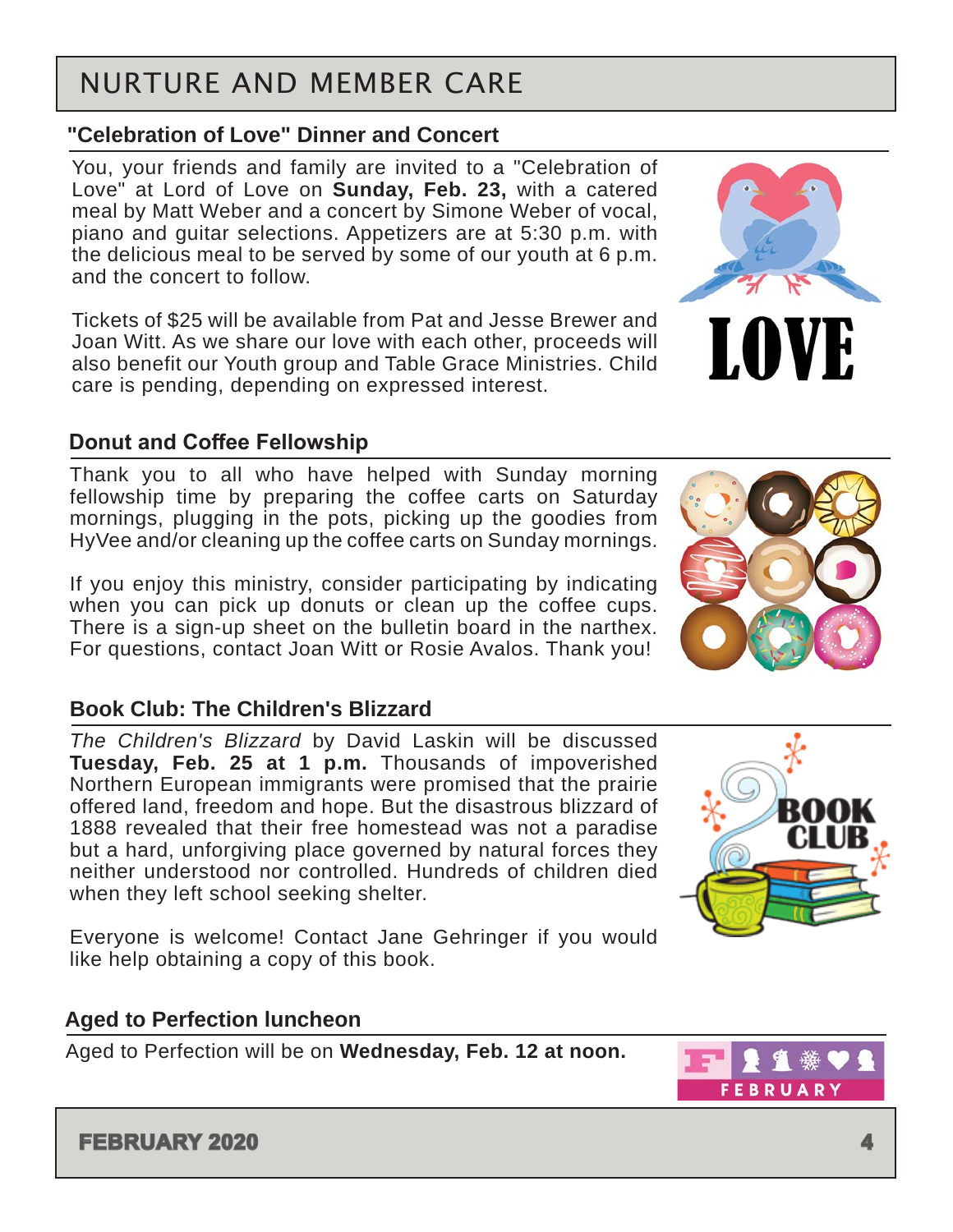### **Are You Lonely? There's a Cure for That!**

An article in the *AARP* magazine December 2019/January 2020 edition, pages 50-55, entitled, "Is there a Cure for Loneliness?" caught my attention. In this article, genomics researcher Steve Cole explained that he hadn't thought much about loneliness until he looked into a molecular microscope at a small sample of white blood cells. In each of the samples taken from a handful of very lonely men and women, the blood cells appeared to be in a state of high alert. These cells were acting like they would if there was a bacterial infection in the person's body. It was as though the subjects were under *mortal assault* by a disease—the disease of loneliness.

Loneliness, or feeling "socially<br>disconnected," according to senior according to senior research scientist at the University of Chicago Louise Hawkely, is "a universal human experience and being the social animals that we are, there must be implications when those social connections are not satisfied." In fact, it is a "killer." Loneliness is more dangerous to our health than obesity.

Is there a cure for loneliness? Well, there are ways to minimize feelings of "social disconnectedness." F. Michler Bishop, a cognitive behavioral therapist, suggests having a "sense of purpose can moderate loneliness." So, offer to volunteer! Brigham Young University professor Julianne Holt-Lunstad suggests having face-to-face connections to combat feeling socially disconnected. Studies show that learning a new skill or language, joining in on community events and reaching out to others are also good ways.

What does The Bible tell us about feeling connected?

*See what love the Father has lavished on us, that we should be called Children of God! And that is what we are!*

1 John 3:1

*Fear not, for I am with you, be not dismayed for I am your God.*

Isaiah 41:10

*So we, being many, are one body in Christ and individually members of one another!* Romans 12:5

Lord of Love is an awesome way to connect with like minded people! Reading and studying God's word and coming to church is a way to connect, but it may seem like something is still missing. Remember we are "social animals!" You can also:

- Join in on a Bible study or the women's and men's groups
- Community gardening in the spring
- Tai Chi classes
- Quilting group
- Lord of Love book club
- Coffee at Scooters on Fridays
- Choir<br>• Boll cl
- Bell choir
- Volunteering for small committees, such as Mission Possible, or Worship Planning
- Help at a funeral luncheon or bring food
- Altar care<br>• Loads of L
- Loads of Love laundry and paper pantry
- Food pantry at Holy Cross
- Attending upcoming fellowship events.

If there is something you would like to start at Lord of Love, contact one of the people on Member Care: Cathy Aden, Jackie Barnett, Kathy Christiansen, Paula Foster or Joan Witt. Peace be with you?

*—Paula Foster, Member Care Committee*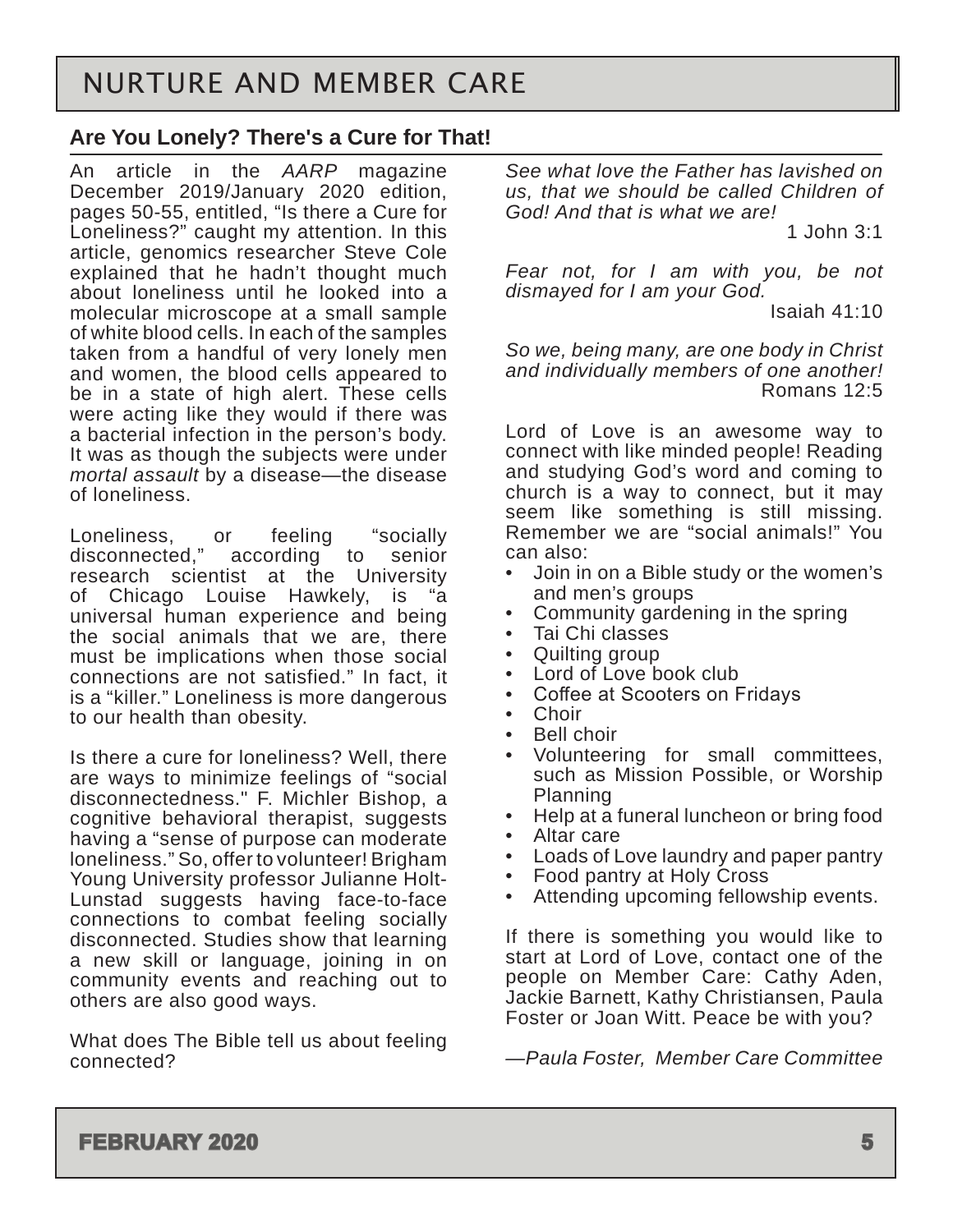## <span id="page-5-0"></span>MISSION

### **"Mission Possible" Update**

Thanks to all for your generosity in giving to the special offerings for Thanksgiving, Advent services and Christmas. The total for those special offerings was **\$1953.66.** Of that, \$715 goes to ELCA Good Gifts to purchase a family farm, and the remainder is going to the ELCA AMMPARO program to work with migrant youth in Northern Central American Triangle countries (El Salvador, Honduras, and Guatemala) and the U.S.

The Mission Possible Team designated the special Lenten service and Easter offerings in 2020 to go to the ELCA Lutheran Disaster Response. Lutheran Disaster Response is usually the first on the scene of natural disasters throughout the U.S. and throughout the world, and the last to leave.

## **ELCA Lutheran Disaster Response: How We Work**

*From: [https://www.elca.org/Our-Work/](https://www.elca.org/Our-Work/Relief-and-Development/Lutheran-Disaster-Response/How-We-Work) [Relief-and-Development/Lutheran-](https://www.elca.org/Our-Work/Relief-and-Development/Lutheran-Disaster-Response/How-We-Work)[Disaster-Response/How-We-Work](https://www.elca.org/Our-Work/Relief-and-Development/Lutheran-Disaster-Response/How-We-Work)*

Lutheran Disaster Response collaborates with other disaster response organizations and religious entities in the United States and around the world. This enables the greatest stewardship of resources and maximum impact of response. We are a welcome partner because we respect the perspectives and strengths of others.

We recognize that every disaster is local. Because of this, we believe every response needs to be rooted in the community; we work to accompany



that community from immediate relief through long-term recovery. In our international work, we partner closely with companion churches and other Lutheran and ecumenical relief agencies to make sure local needs are being addressed and met. In the U.S., we work through our extensive affiliate network and other partners to address these same concerns.

We strive to help the church continue to be church in the midst of disaster following Christ's call to bring hope and healing to our neighbor in need. Some key areas of work include:

- Providing emotional and spiritual care for people who have been affected by a disaster and for leaders who respond to a disaster
- Coordinating volunteers through our local affiliates
- Assisting refugees in a holistic way by meeting the varied needs of the community
- Promoting disaster risk-reduction by helping communities build their assets thereby reducing the effects of likely disasters
- Providing long-term recovery efforts by addressing the unmet needs months or even years after a disaster strikes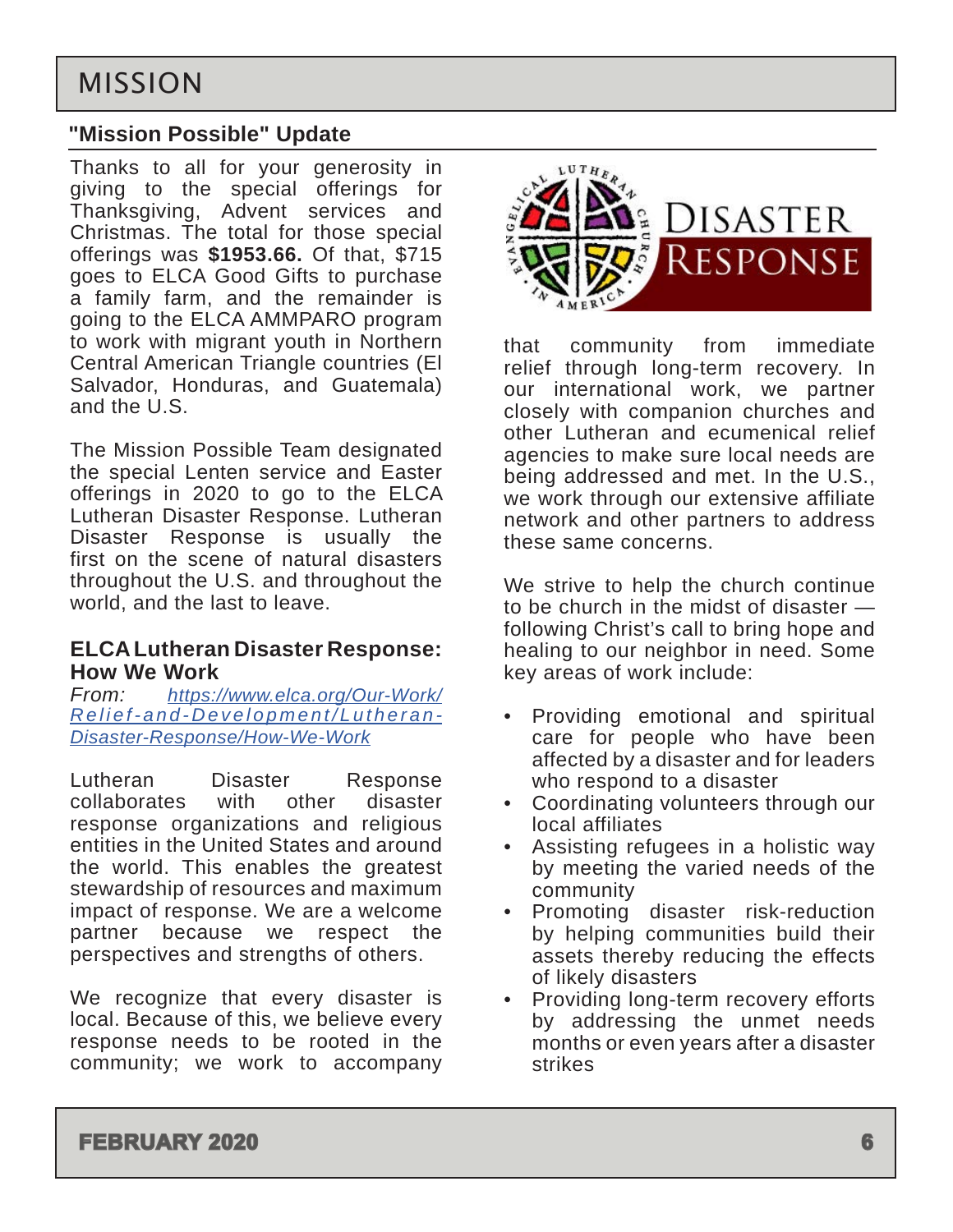## <span id="page-6-0"></span>CHURCH COUNCIL

### **From Council President Brian Lund**

*So do not fear, for I am with you; do not be dismayed, for I am your God. I will strengthen you and help you; I will uphold you with my righteous right hand.*

Isaiah 41:10 (NRSV)

We just had our 2020 council organizing retreat. We spent time in discussion on several different topics: our strengths and weaknesses as a congregation, consideration of priorities for the coming year, and congregation engagement in our mission. I believe it is helpful for us to do this to remind us of whose we are and to remain focused on the mission of the church as both a worshiping body and people actively being God's hands in our community.

Each year, I like the council to establish a statement of focus for the year. It helps ground us in our mission and identifies specific areas of focus. In 2020, our theme is:

#### **Building and Fostering a Faithful Community**

- in our congregation
- across generations
- with our neighbors locally and globally
- by sharing and living our stories

#### **Through worship, service, and fellowship**

This framework statement will help ground our work as a congregation in mission throughout this year. I'm excited to think about the ways we will write new stories to tell of God's

unlimited love for his children. Please participate in the worship, service and fellowship opportunities that develop and continue throughout this year. Your ideas, feedback, input and prayers are also needed.

*Finally, brothers and sisters, whatever is true, whatever is noble, whatever is right, whatever is pure, whatever is lovely, whatever is admirable—if anything is excellent or praiseworthy—think about such things. Whatever you have learned or received or heard from me, or seen in me—put it into practice. And the God of peace will be with you.*

Philippians 4: 8-9 (NIV)

Lord of Love is blessed to be served by Pastor Becky. Please join me in thanking and praying for her, members of our congregation council, and the members of our congregation who faithfully support the congregation through many different forms of service.

Please continue to pray for the ELCA, Presiding Bishop Elizabeth Eaton, our Nebraska Synod, Bishop Brian Maas, Pastor Becky, our staff, our members, our ministry together, and for all of those who are in need.

Blessings in faith and service, Brian Lund

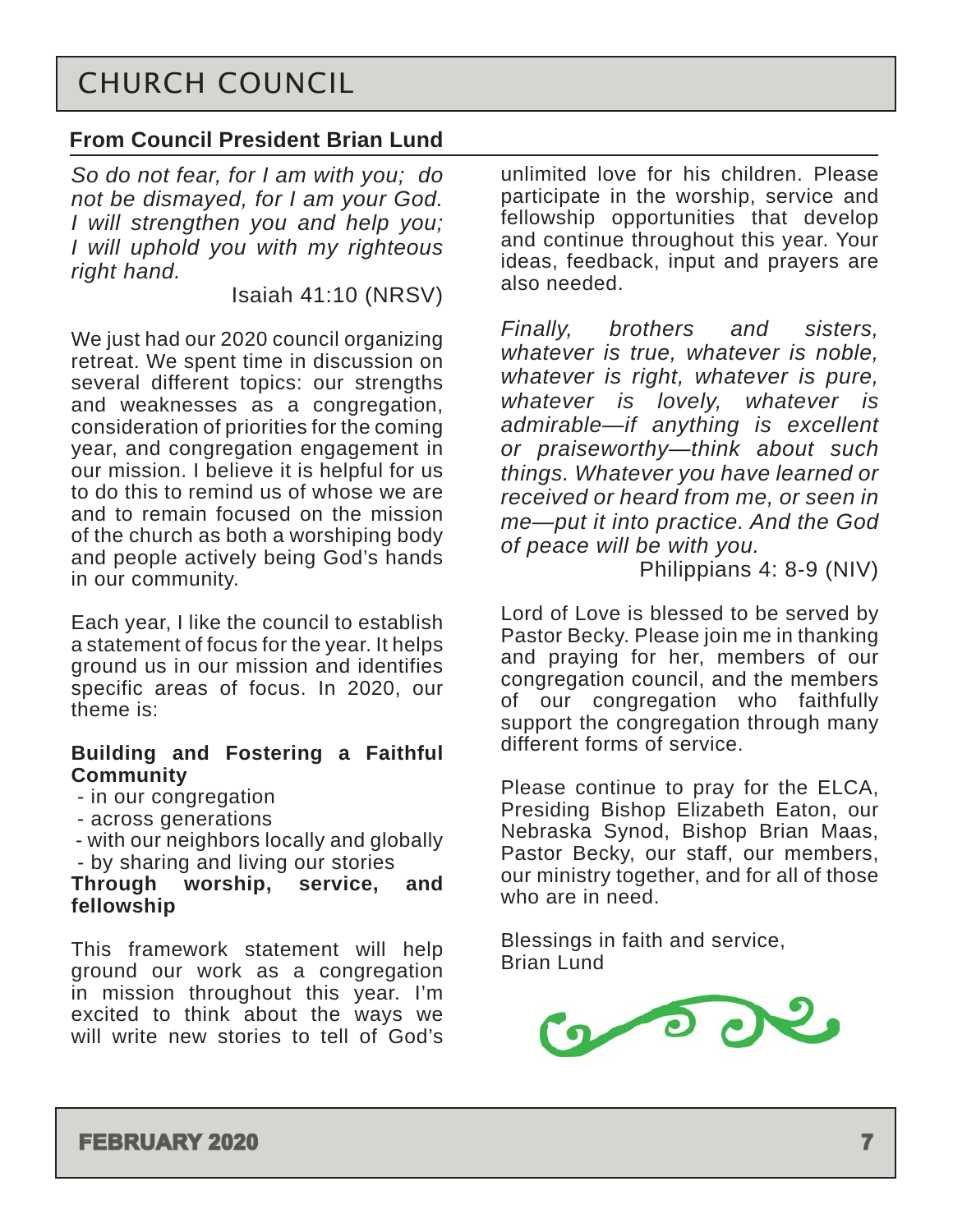# <span id="page-7-0"></span>CHURCH COUNCIL AND RESOURCES

#### **2020 Lord of Love Church Council**

*Vision and Coordination***:** Brian Lund, President; Paul Murphy, Vice-President;

Renae Rich, Secretary; Rett Messerschmidt, Treasurer

*Nurture:* Rosie Avalos and Joan Witt *Outreach:* Matt Willard and Charise Adams **CHURCH** COUNCIL

*Resources:* Brandon Zalesky and Paul Christenson *Worship:* Rex Quadhamer and Shawn Lorenzen

### **Giving Status**

General Fund financial information for December 2019: Actual Income - \$32,046.00 Actual Expense - \$34,702.57

Financial Information Year-To-Date as of the end of December: Actual Income - \$350,048.00 (Includes Debt Reduction of \$20,900) Actual Expense - \$330,470.07

As of the end of December, the available cash balance is \$7,325.99. Debt reduction offerings of \$20,900 were received in November, which includes the Thrivent match of \$5,000. Weekly offerings of \$6,912 are needed to meet budgeted expenses. The weekly offering average at the end of December was \$6,200, which does not include the amount received for debt reduction. Thank you for your continued support.



### **Stewardship: Intent of Giving Cards**

Members of Lord of Love were invited to return intent of giving cards for 2020 on November 22, 2019. Sixty giving units returned commitment cards for a total of \$241,774 pledged for 2020. Thank you!

> *Stewardship is not just raising funds. It's raising Christians. Stewardship is not a matter of budgets. It's a matter of faith. -Unknown*

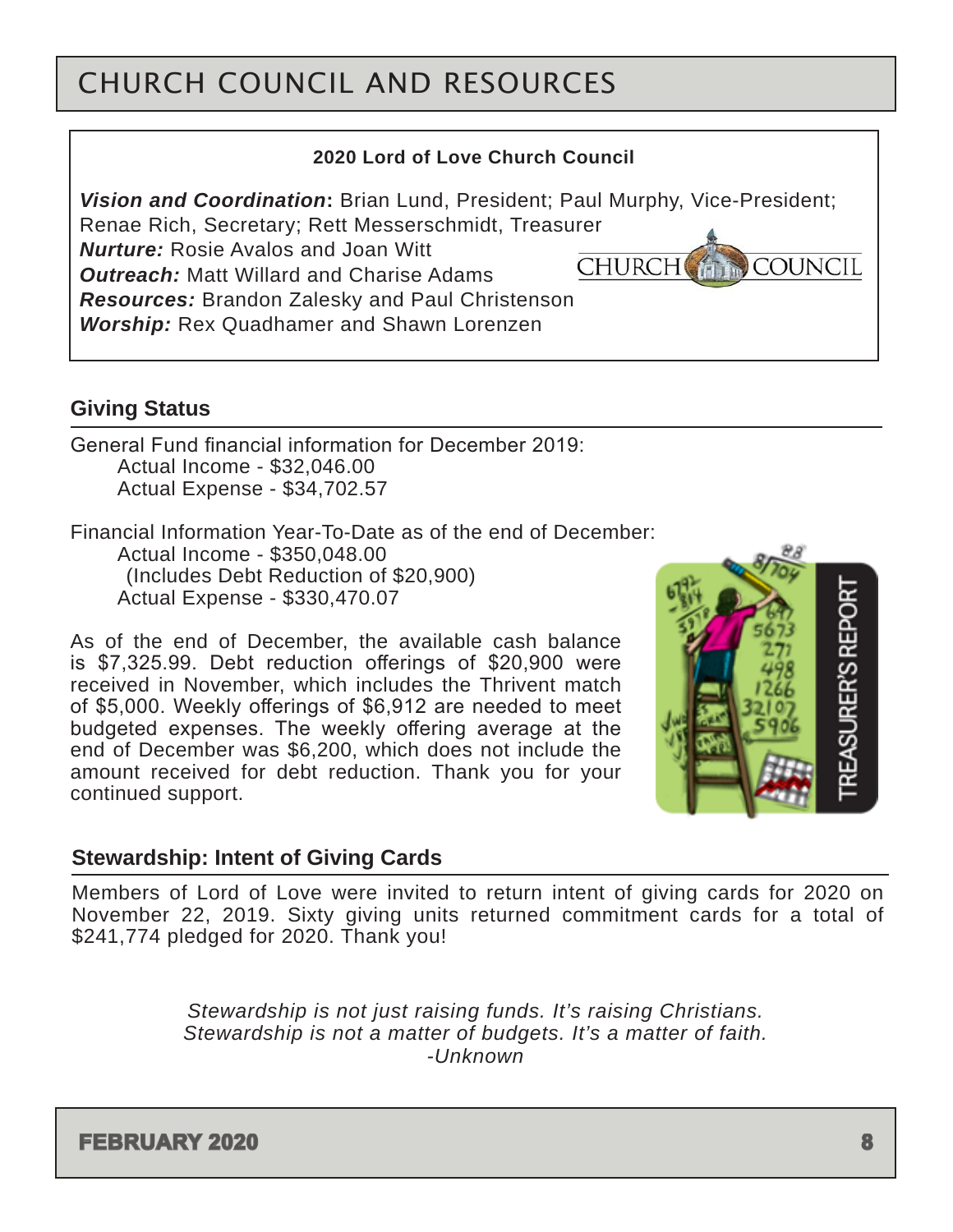#### <span id="page-8-0"></span>**Stewardship: Good Habits**

I recently bought a student devotional for the high school class. One of the devotions caught my eye as it was something I was thinking about: "If you develop bad habits, how do you get rid of them?" It states that the answer is to develop good habits. Here are four of them to start with:

**1) Pray.** Steadfastly maintain the habit of prayer. Romans 12:12 says to perservere in prayer. God wants to hear from you daily.

**2) Study.** Use a devotional, Bible, or attend a class.

**3) Give.** Give of your time to help someone. Give of your talents in some special way. Give of your possessions to help others.

**4) Fellowship**. As Hebrews 10:25 says: "Let us not give up the habit of meeting together." You need support every week from other Christians.

We all have habits we live with and often don't want to get rid of any bad habits, as they don't seem to give us any problems at the moment! But, the devotional says, "if you want to grow in your faith and be more like Jesus, adding a few good—and godly habits will put you well on your way." Besides, bad habits have a way of catching up to you eventually!

—*Rex Quadhamer*

## OUTREACH

#### **Blood Drive**

The annual blood drive will take place on **Sunday, Feb. 23** from 9 a.m.-1:30 p.m. Sign up online today at <https://www.redcrossblood.org>

### **Loads of Love Challenge**

During the month of February, we are asking you to share a little love with the Loads of Love program (laundry and dry goods pantry). Our goal is to raise \$2500 to match a challenge grant by the Immanuel Vision Foundation. Simply take an envelope off of the Loads of Love board in the back, put that amount (or more) into the envelope and drop it in the offering plate. Please make sure you put (For Loads of Love) in the memo on your check to make things clear for our counters.

We will be collecting any needed items that you'd like to donate as well, but buying in bulk does make things cheaper. Thanks for all the love you have shared and will continue to share with this program! The next Loads of Love event will be on April 4.

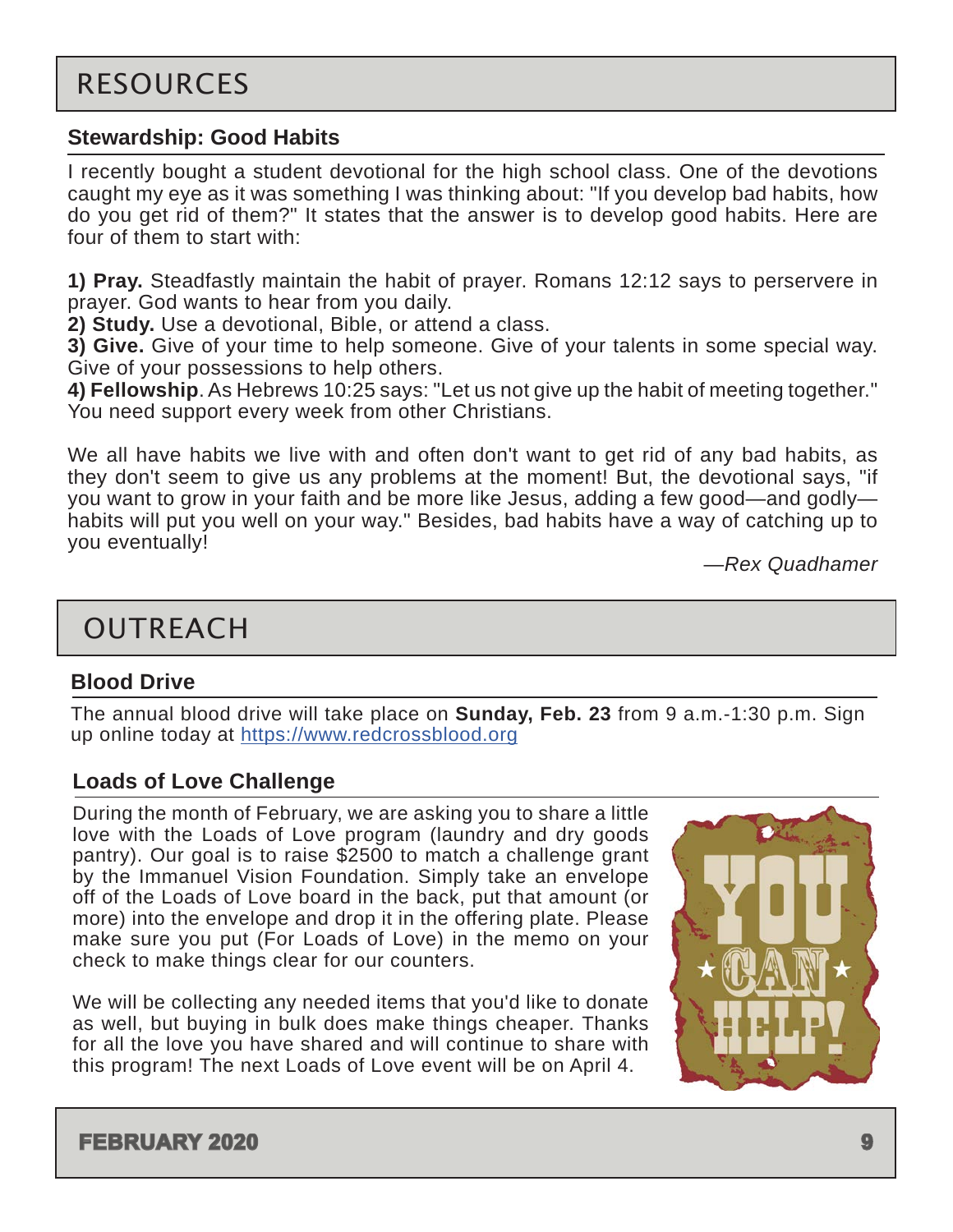## WOMEN OF LOVE

#### **Bowling for Jesus**

#### **Sunday, March 1, noon-2 p.m.**

All are invited to this fun, intergenerational event at Maplewood Lanes  $(102<sup>nd</sup>$  & Maple). You will get two games of bowling plus shoes for \$15 per person with the proceeds going to a good cause (to be decided). See Beth Olson or another member of the women's team o purchase tickets.



### **Women's Bible Study**

The theme for February's "Gather" Bible study is "The Call of Jesus." This session focuses on Jesus' calling of the disciples, on Jesus' call to Saul (Paul) on the road to Damascus, and on Jesus' call to all Christians to take up the cross and follow. As Christians, how do we see ourselves in these stories today? How do we respond to the call of Jesus?

The Monday evening Bible study will meet at the home of Deb Christenson, 16117 Clay Court (Bennington) at **6 p.m. Feb. 3.** Please let Deb know ahead of time if you plan to attend (402-1139). The Wednesday evening study which will meet at **6 p.m. on Feb. 5** in the Mary Room at church. All women are invited to attend the group of their choice.

#### **Lutheran Women of Omaha**

Lutheran Women of Omaha will meet on **Tuesday, Feb. 11, 2020** at St. Matthew Lutheran Church, 1725 S. 60th St., for a noon luncheon (\$7). David Hibler, Benson Plant Rescue, will present the program and the free-will offering will go to that organization.

Please make your reservations with Ruth Manning, 402-451-0221, by 3 p.m. on Sunday, Feb. 9.

### **Bold Women's Day**

#### **Sunday, Feb. 23**

Bold Women's Day—observed annually on the fourth Sunday of February celebrates Lutheran women who have acted or are acting boldly on their faith in Jesus Christ. Some women are bold in their unceasing prayers, others in their service to those in need. Still other women are bold in their advocacy or hospitality. Whether we live out our bold story of faith in the workplace, home, or community, our faith compels us to make a difference in the lives of others. It's about living out our baptismal call as a disciple of Christ. Are you bold?

> **BOLD WOMEN'S DAY 2020**

Learn more about how to celebrate at <https://www.womenoftheelca.org/bwd>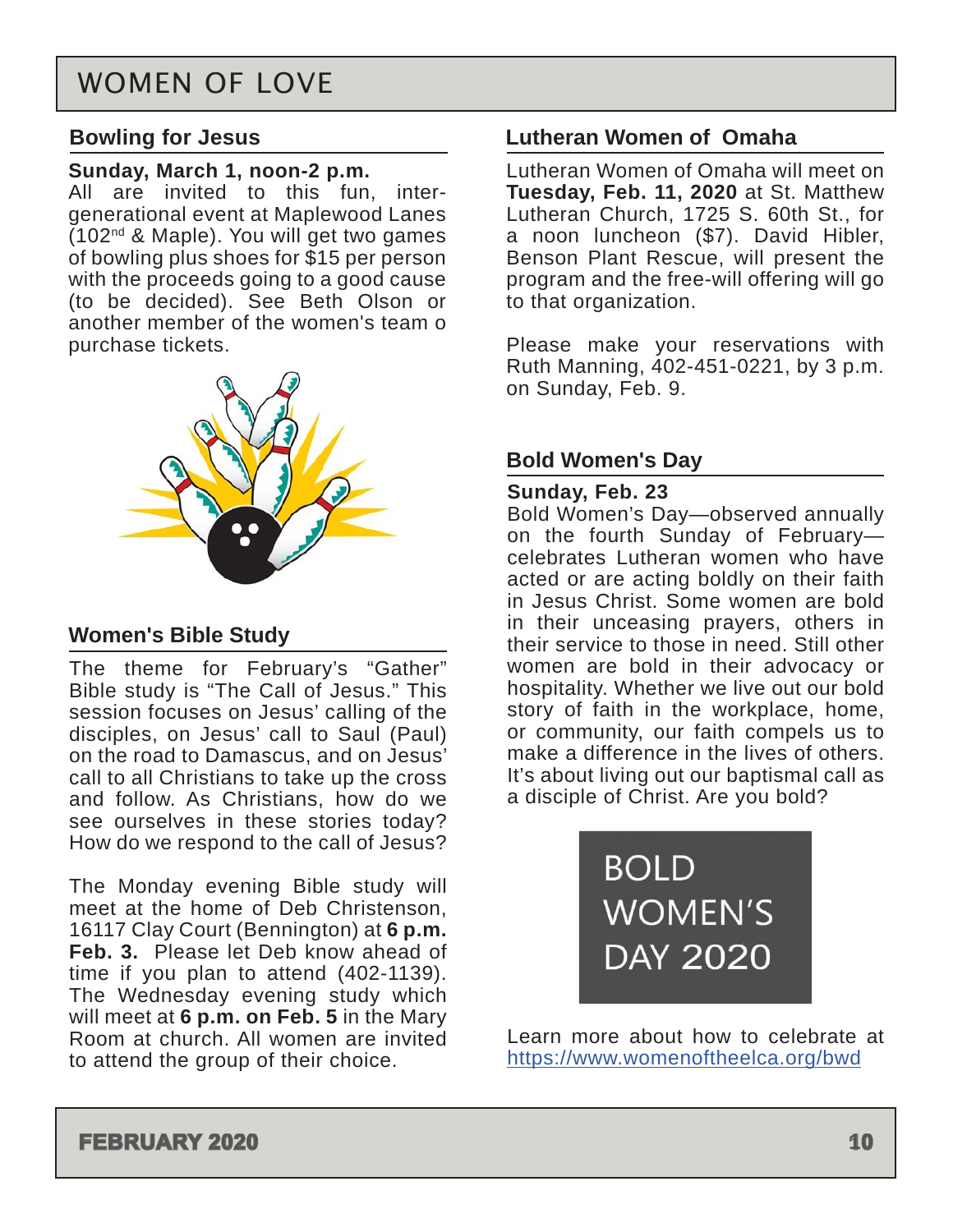## <span id="page-10-0"></span>WOMEN OF LOVE

#### **DATES TO REMEMBER**

- **March 1** Bowling for Jesus family event
- **Feb. 23** Bold Women's Day
- **Feb. 26** Ash Wednesday
- **March 25** LOL Women of the ELCA, Fellowship Hall **April 18** Metro East Women's Spring Gathering at
- Lord of Love

## IN OUR PRAYERS

#### Janet Baker

*Jackie and Paul Barnett* Connie Bennett (cousin of Karen Armitage) *Kate Boarts (mother of David & grandmother of Chris Boarts)* Kathy Campina (cousin of Rose Roberts) *Gloria Chalkley (friend of Ann Kroll)* Jason Combes *Larry Czapla* Jim Edwards (uncle of John Edwards) *Mardi Fiske* Babette Garder (mother of Kenn Garder) *Olivia Griffin (daughter of Scott and Dana Griffin)* Ed & Janet Guthrie *Pr. Joe Hernandez – Missionary in the Middle East (cousin of David & Chris Boarts)* David Hojnacke (neighbor of the Armitage family) *Janet Jensen (mother of Dawn Burton)* Juanita Kiesel (friend of Mary Lou) *Lucy Klos (sister-in-law of Mike & Christie Klos)* Lester (friend of Paul Barnett) *Ken Lineweaver (step-dad of Gwen Edwards)* Don Lueders (brother of Dave Lueders) *Lisa Lueders (sister-in-law of Dave Lueders)* Deb Lund *Chris Martin (brother of Connie Martin)*

Alan Mayer (uncle of Todd Meyer) *Cindy Moos (friend of Tom and Beth Olson)* Eileen Nagle (mother-in-law of Tara Novak) *Vern Nemitz (uncle of Paula Foster)* Orla (sister of Ruth Manning) *Bill Pickens* Otto & Leona Piehl (parents of Deb Lund) *Sarge Schuchard* Peggy Seck (cousin of Ann Kroll) *Nancy Shinrock* Ron & Brenda Thom *Roslynn Thom (sister of Ron Thom)* Betty Thompson (mother of Beth Olson) *Bill Todd (husband of Pam Todd)* Stephanie Ulrich (relative of Paula Foster) *Steve Wiitala (friend of Karen Mullen)* Pat Wineinger

Caregivers, those who suffer with addictions and depression, those seeking employment, those dealing with infertility or seeking to adopt.

#### **Those Who Mourn**

*Family and friends of Joni Stinson, friend of the Edwards family* Family and friends of Tillie Mathiasen, grandmother of Todd Meyer *Family and friends of Sandi Kistler, mother of Lynette Lueders*

#### **Those Who Are Deployed**

Abel Avalos, son of Miguel & Rosie Avalos Brian Kroeger, friend of the Lueders family

*To add a name to the "In Our Prayers" section, email marylou@lord-of-love.org, contact the office at 402.493.2946, or fill out a prayer request note available in the narthex and place it in the basket.* 

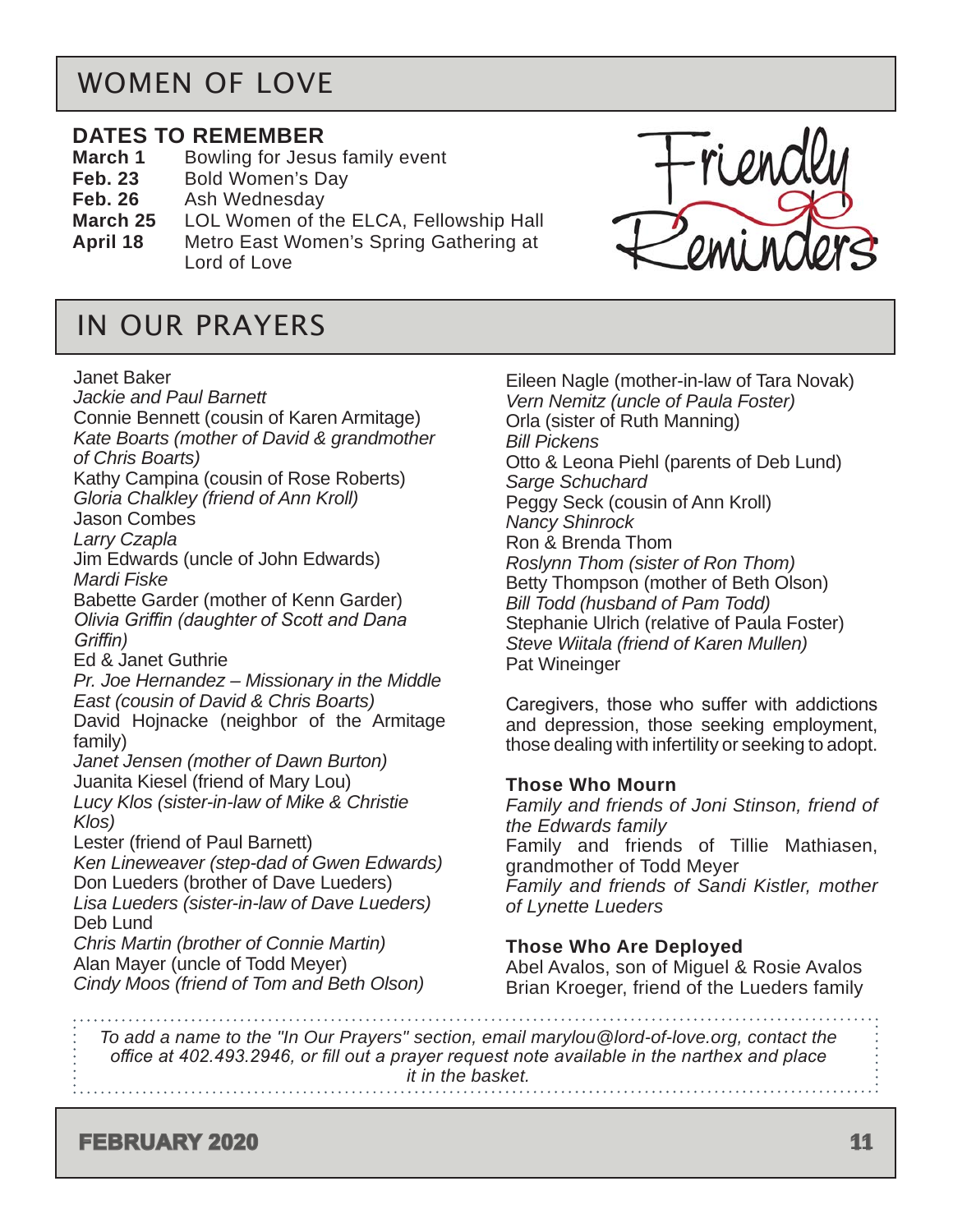# <span id="page-11-0"></span>SUNDAY SERVANTS

|                                                              | 8:00 a.m. Service                      | 10:30 a.m. Service                 |  |  |  |  |
|--------------------------------------------------------------|----------------------------------------|------------------------------------|--|--|--|--|
| <b>February 2</b>                                            |                                        |                                    |  |  |  |  |
| <b>Greeters</b>                                              | <b>Boy Scouts</b>                      | Joan Witt, Kathy Christiansen      |  |  |  |  |
| Liturgist                                                    | Jesse Brewer                           | Karen Armitage                     |  |  |  |  |
| <b>Communion Servers</b>                                     | Mike Klos                              | Doug Armitage                      |  |  |  |  |
|                                                              | Kenn Garder                            | Joan Witt                          |  |  |  |  |
|                                                              | Nathaniel and Levi Gust                | Charise and Maykala Adams          |  |  |  |  |
| <b>Altar Care</b>                                            | Mardi Fiske                            | Shelby Lamoureux, Ann & Paul Kroll |  |  |  |  |
| <b>CD Recording</b>                                          |                                        | Pat Brewer                         |  |  |  |  |
| <b>February 9</b>                                            |                                        |                                    |  |  |  |  |
| <b>Greeters</b>                                              | <b>Brian and Deb Lund</b>              | Paul and Ann Kroll                 |  |  |  |  |
| Liturgist                                                    | Deb Lund                               | Rex Quadhamer                      |  |  |  |  |
| <b>Communion Servers</b>                                     | <b>Brian Lund</b>                      | Susan Lueders                      |  |  |  |  |
|                                                              | Connie Walther                         | Julie Thompson                     |  |  |  |  |
|                                                              | Jim and Jeri Morgan                    | Paul and Ann Kroll                 |  |  |  |  |
| <b>Altar Care</b>                                            | Joan Witt                              | Deb Quadhamer, Judy Messerschmidt  |  |  |  |  |
| <b>CD Recording</b>                                          |                                        | Paul Christenson                   |  |  |  |  |
| <b>February 16</b>                                           |                                        |                                    |  |  |  |  |
| <b>Greeters</b>                                              | Joe and Jackie Combes                  | Mike and Christie Klos             |  |  |  |  |
| Liturgist                                                    | <b>Heather Hansen</b>                  | Claudia Rowen                      |  |  |  |  |
| <b>Communion Servers</b>                                     | Brandon, Kayci, and Brayden Hansen     | Don Rowen                          |  |  |  |  |
|                                                              | Shawn Lorenzen                         | Karen Mullen                       |  |  |  |  |
|                                                              |                                        | Kathy Christiansen                 |  |  |  |  |
|                                                              |                                        | Judy Messerschmidt                 |  |  |  |  |
| <b>Altar Care</b>                                            | Angie Meyers                           | Diana Haye, Marcia Roads           |  |  |  |  |
| <b>CD Recording</b>                                          |                                        | Dave Lueders                       |  |  |  |  |
| <b>February 23</b>                                           |                                        |                                    |  |  |  |  |
| <b>Greeters</b>                                              | Kenn and Shari Garder                  | Charise Adams, Rosie Avalos        |  |  |  |  |
| Liturgist                                                    | Chris Rich                             | Lori Vandeventer                   |  |  |  |  |
| <b>Communion Servers</b>                                     | Caleb and Lorelei Rich                 | Charise and Maykala Adams          |  |  |  |  |
|                                                              | Doug and Cathy Aden                    | Rosie Avalos                       |  |  |  |  |
|                                                              |                                        | <b>Ashley Hamik</b>                |  |  |  |  |
| <b>Altar Care</b>                                            | Doug & Rose Roberts, Karen & Dale Fink | Karen Armitage, Gwen Edwards       |  |  |  |  |
| <b>CD Recording</b>                                          | Paul Murphy                            |                                    |  |  |  |  |
| <b>Ushers</b>                                                |                                        |                                    |  |  |  |  |
| 8:00 Josh Combes, Brian Walther, Brandon Zalesky, Dale Finck |                                        |                                    |  |  |  |  |
| 10:30 Dave Lueders, Adam Lueders, Miguel Avalos              |                                        |                                    |  |  |  |  |